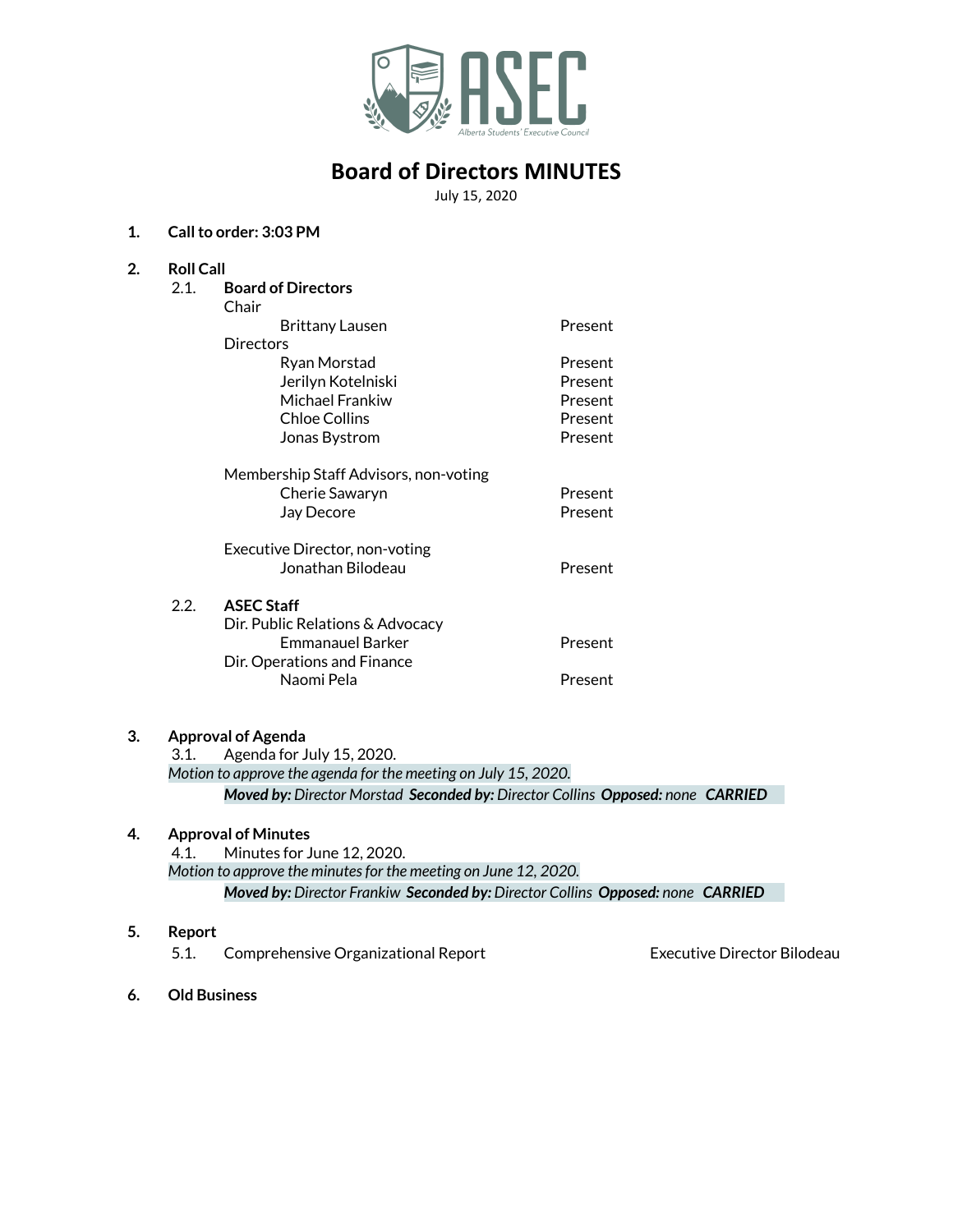

# **Board of Directors MINUTES**

July 15, 2020

## **7. Decision items**

7.1. Neutral Facilitator Chair Lausen

*Motion to approve the following resolution: Be it resolved that the ASEC Board of Directors appoints Dir. Public Relations & Advocacy, Emmanauel Barker as neutral facilitator for the ASEC Board of Directors meetings during the 2020-2021 year. Moved by: Director Collins Seconded by: Director Frankiw Opposed: none CARRIED*

## *Role of chair wastransitioned to Director Barker at 3:13pm.*

7.2. Executive Director Time Off Executive Director Bilodeau *Motion to approve the following resolution:* Be it resolved that Executive Director Bilodeau is approved to take July 27, 2020 - August 20, 2020 as *vacation time.*

# *Moved by: Director Collins Seconded by: Director Frankiw Opposed: none CARRIED*

- *- ED Sawaryn proposed creating a simplified processfor the ED'stime off requests, perhapsfunneling this through the Executive Director Review and Compensation Committee would be appropriate.*
- ED Decore asked if there will be an acting ED taking on the role in the meantime. While there will be no *acting ED, ED Bilodeau shared that a contingency plan isin place in order to ensure operations continue* smoothly, and he has had meetings with the staff in order to form a plan for the duration of his vacation.

7.3. Public Interest Alberta Request **Executive Director Bilodeau** 

*Motion to approve the following resolution:*

Be it resolved that the ASEC Board of Directors decline to participate in the Public Interest Alberta request *and will provide \$0 in support.*

*Moved by: Chair Lausen Seconded by: Director Kotelniski Opposed: none CARRIED*

*- The structure, timing, resourcesrequired, and overall fit of the campaign with ASEC were discussed by members of the board.*

*Amendment to the main motion:*

*To replace blanks with "disapprove" and "nothing".*

*Moved by: Director Collins Seconded by: Director Frankiw*

*Second amendment to the main motion:*

*To replace blanks with "decline" and "\$0".*

*Moved by: Director Morstand Seconded by: Director Kotelniski Opposed: none CARRIED*

7.4. Council of Alberta University Students' Request Executive Director Bilodeau *Motion to approve the following resolution:*

Be it resolved that the ASEC Board of Directors endorse the Council of Alberta University Students' request *and will provide support.*

*Moved by: Director Frankiw Seconded by: Director Morstad Opposed: none CARRIED*

*Amendment to the motion:*

*To fill in the blank with "endorse" and remove the second blank as well asthe word "in.". Moved by: Director Morstad Seconded by: Director Lausen Opposed: none CARRIED*